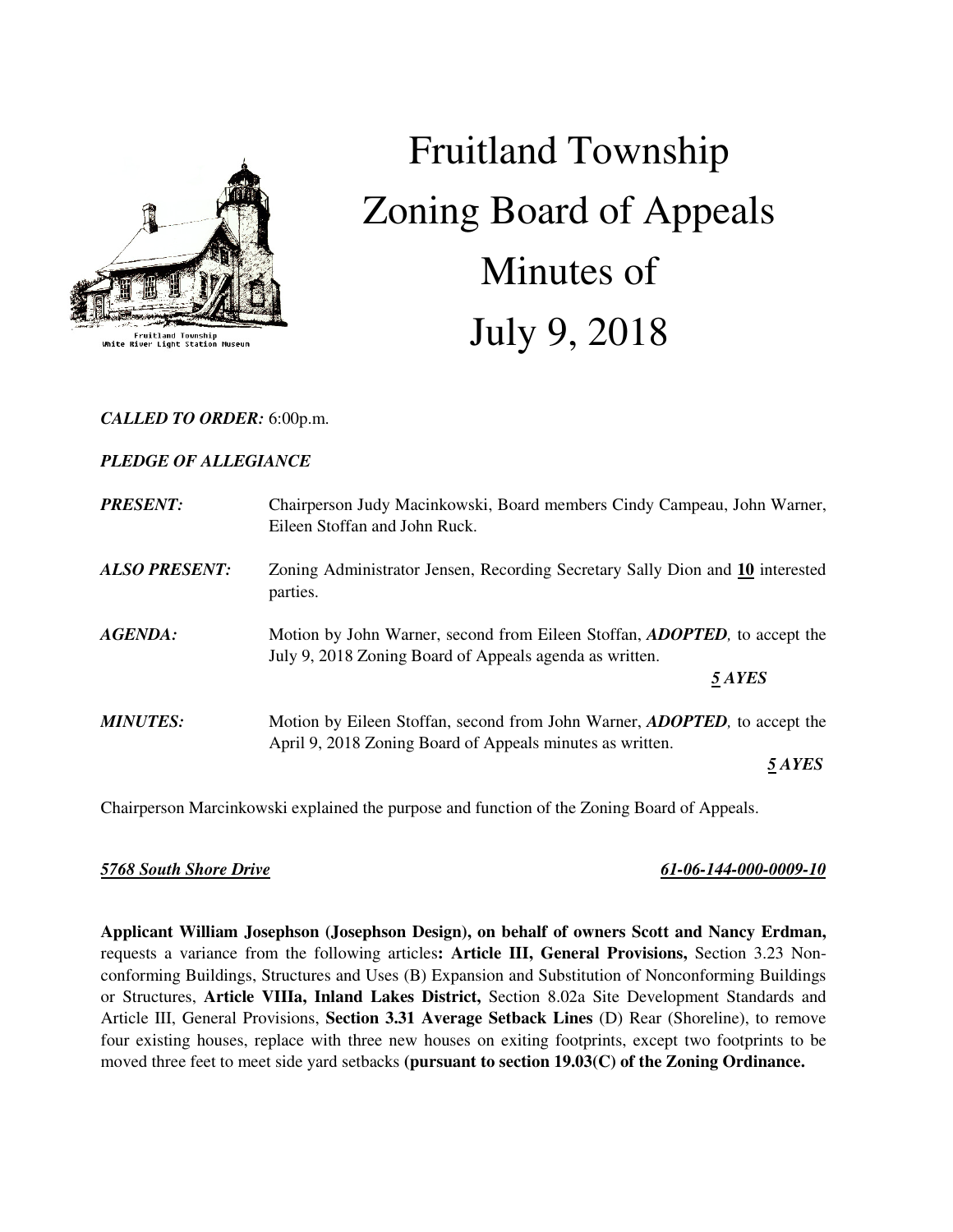#### *Public Hearing Opened 6:04 p.m.*

Mr. Scott Erdman, 5401 South Shore Drive, owner, stated they purchased this property approximately three years ago, they spoke with Zoning Administer Jensen before purchasing because they knew it was a non-conforming parcel and anything they would want to do would require a variance. He would like a cottage for himself & Mrs. Erdman and one for each of his two sons.

Board Member Ruck asked if it was for family or commercial. Mr. Erdman stated only for family.

Zoning Administrator Jensen read his review dated May 29, 2018 which was sent to William Josephson and Mr. Erdman on the reasons why the proposed project was denied.

Board Member Stoffan asked if they left cottages B & C could they demolish A & A and build just one. Zoning Administrator Jensen stated not without a variance, you can only have one single family dwelling.

William Josephson passed out an easier plan to read showing existing and the proposed. He stated they are trying to make it less non-conforming. Instead of four cottages that exist there would only be three and two of the cottages will be moved over to meet the side yard setback. He states there is a conflict in the zoning ordinance, in one place it states you can't expand and in another it says you can if you can meet setbacks. He stated the Erdman's are trying to improve the area.

Board Member Ruck asked for clarification on if they could build a home. Zoning Administrator Jensen stated yes if it was just one home and it meets the site development requirements of the zoning district.

#### *Public Comment:*

- Brian Bishop, 5762 South Shore Drive, speaking on behalf of him and Mrs. Bishop, **supports**.
- Lee Dickinson, 5800 South Shore Drive, speaking on behalf of herself and neighbors, **supports**.
- Tom Thompson, 5564 South Shore Drive, stated it hasn't been run as a resort for a long time, these cottages were built when the township didn't have zoning.
- Bob Pachman, 5761 South Shore Drive, **supports**.

Chairperson Marcinkowski asked if building A was going to be one or two story.

#### *Correspondence:*

• Greg and Kathy Rogers, 5788 South Shore Drive, *supports*.

Chairperson Marcinkowski read correspondence from Attorney Even dated June 8, 2018, that was sent to Zoning Administrator Jensen.

William Josephson advised that buildings A and A would be the main cottage and 2 story, the other two would be one story.

#### *Public Hearing Closed 6:47 p.m.*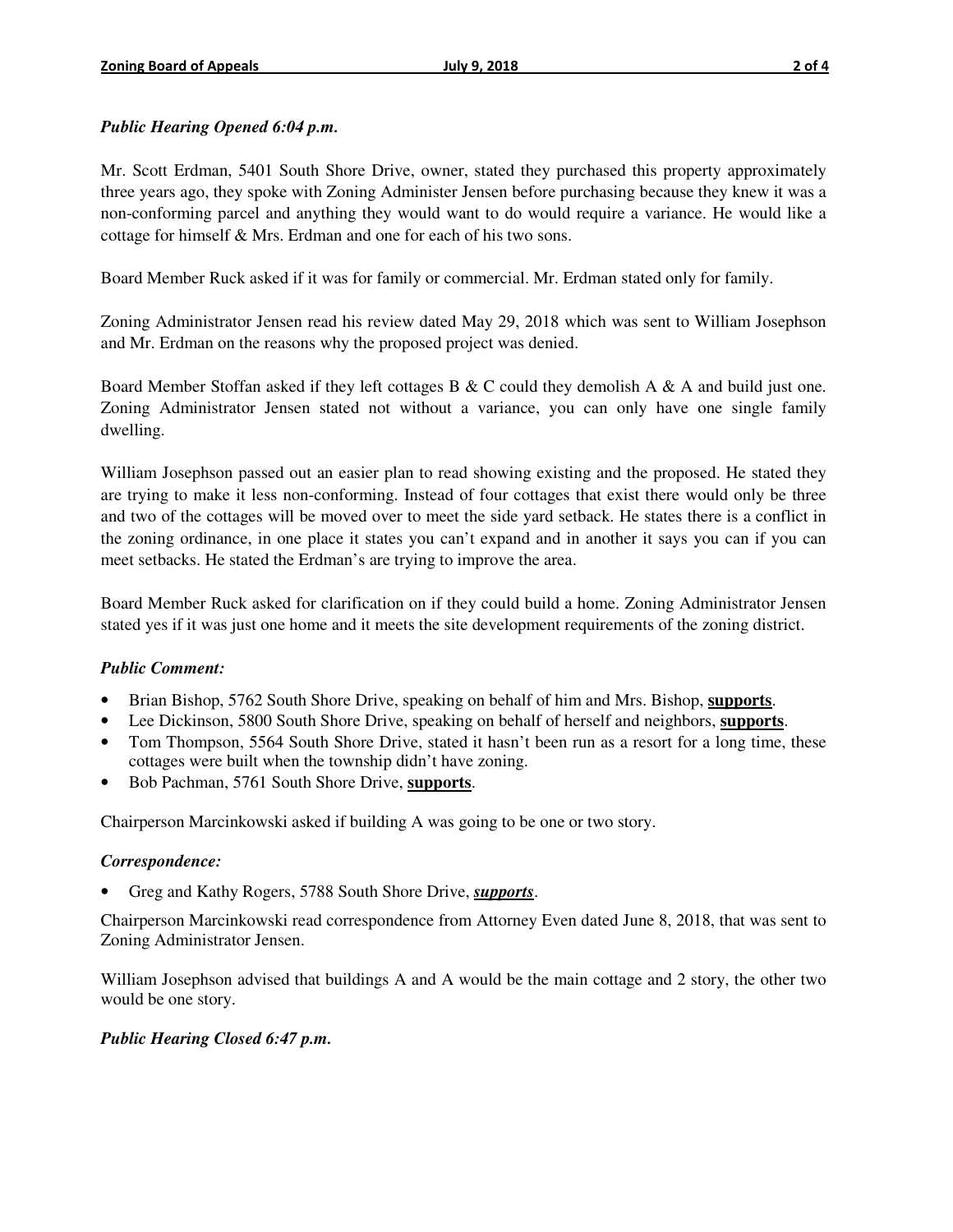## *Board Comments:*

Board Member Warner stated these are houses not cottages, the proposed square footages are 2,400 sq. ft. for the main cottage and the other two 1,500 sq. ft.

Board Member Campeau asked if the parcel was sold could someone rent these places out. Some board members commented they thought there were ordinances that would not allow that. Recording Secretary Dion stated she did not believe there was anything to stop them, there are several places in the township that are being rented, however, the owner would not qualify for the Homestead Exemption if it was being rented.

Chairperson Marcinkowsi asked if this parcel is .568 of an acre. Zoning Administrator Jensen stated yes that is correct.

Board Member Warner stated that is a lot of proposed structures on that small parcel.

Review standards for variances were reviewed.

Board Member Ruck referenced Section 19.08, Review Standards for Variances. By this section he feels the proposed variance could be approved.

Board Member Stoffan states she agrees, she doesn't think the proposed variance request breaks the spirit of the ordinance. It needs to be decided if this helps or hurts the township. The neighbors are all in support.

Chairperson Marcinkowski states after reading Zoning Administrator Jensen and Attorney Even's documents she is not ready to support approval.

Board Member Warner concurs with Chairperson Marcinkowski.

Board Member Ruck believes the variance should be granted, we are already faced with the situation of 4 cottages on the parcel, most of which are non-conforming not only because of the number of cottages but the setbacks not being met.

Zoning Administrator Jensen states again that the ordinance states only one single family dwelling per parcel, however he did go on to quote Section 3.23 C.

- C. Change or Discontinuance. The nonconforming use of a building or structure or land shall not be:
	- 1. Changed to any other nonconforming use unless the Board of Zoning Appeals finds that such change in use will have a less harmful effect on neighboring properties than the existing nonconforming use.
	- 2. Re-established after discontinuance, vacancy, lack of operation or otherwise for a period of six (6) months.
	- 3. Re-established after it has been changed to a conforming use or less nonconforming use.

Motion by John Warner, second from Eileen Stoffan to suspend for Public Comment.